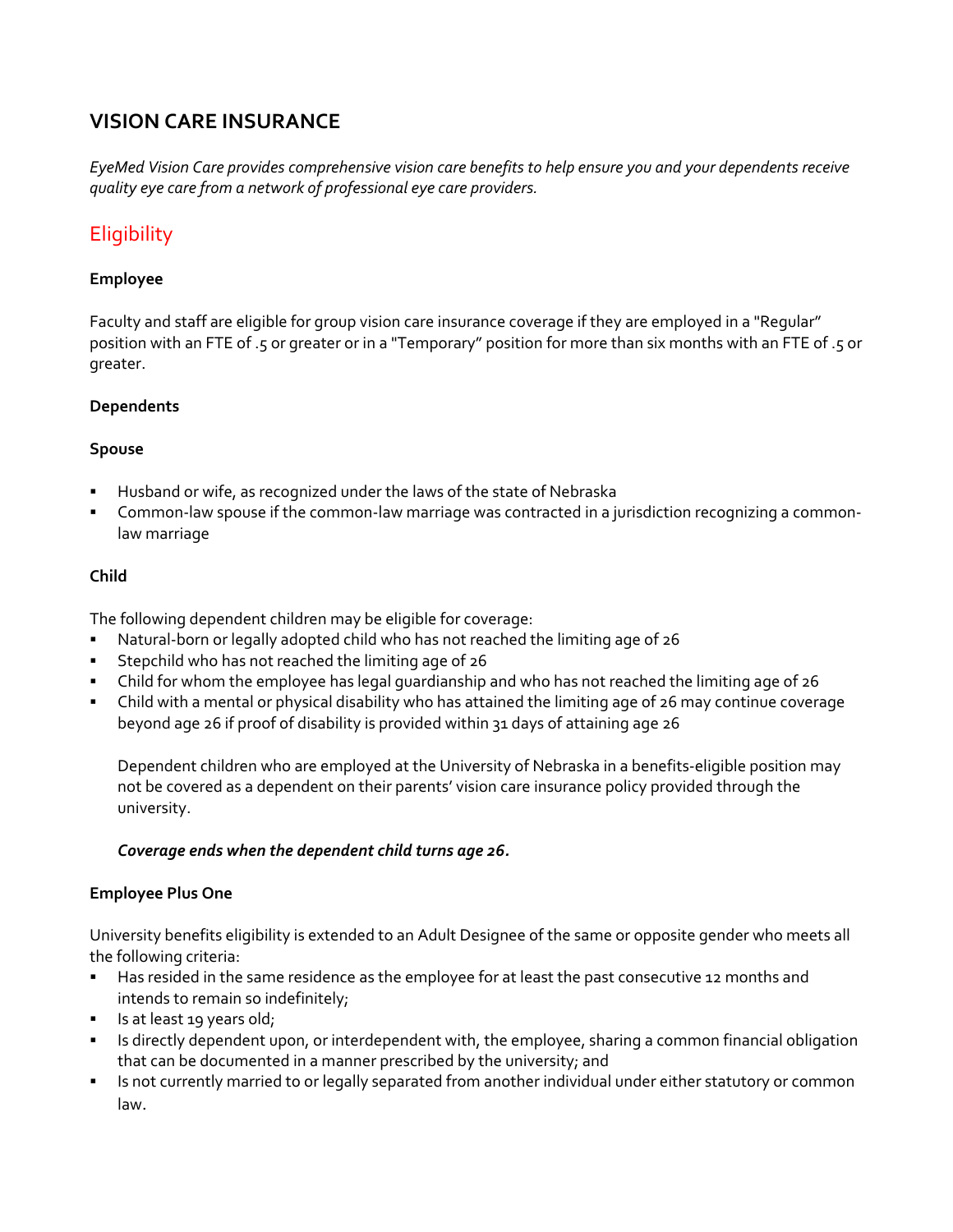Additional [Employee](https://nebraska.edu/faculty-and-staff/health-benefits/employee-plus-one) Plus One information may be found at the **Employee Plus One** benefits module.

# Disabled Dependent Child Coverage Eligibility

A physically or mentally disabled child may remain an eligible dependent child upon reaching age 26 if incapable of self‐sustaining employment by reason of mental or physical handicap, and dependent upon you for support and maintenance. The application for such coverage must be received within 31 days of the dependent's 26th birthday and the dependent must meet all other group coverage eligibility requirements.

#### Initial Enrollment

Employees must enroll for coverage within 31 days of the date of hire or benefits eligibility date (date the employee satisfies the criteria to be benefits-eligible). The 31-day period is not based on the employee's effective date of coverage.

Enrollment after the initial 31‐day period is limited to the annual NUFlex enrollment or when a Permitted Election Change Event occurs

Employees and dependents may enroll for coverage without proof of insurability or pre‐existing condition limitation.

# Effective Date of Coverage

Coverage is effective on the first day of the month following the employee's date of hire or eligibility. Coverage for employees hired on the first day of the month will be effective on the first day of the month. Coverage for employees hired on the first working day of the month will be effective on the actual date of hire (if first working day is Jan. 5, coverage will be effective Jan. 5).

# Change in Status Guidelines

Employees may enroll, disenroll or change their vision care insurance coverage category during the calendar year when a Permitted Election Change Event occurs.

Employees must enroll or make changes in coverage within 31 days of the Permitted Election Change Event.

Listed below are several Permitted Election Change Events that may allow an employee to initiate a midyear vision care insurance coverage change.

- **EXEC** Change in legal marital status
- Change in number of dependent children
- Change in employment status or work schedule that results in a gain or loss of coverage eligibility
- Change in coverage under spouse's employer's benefits plan, if substantial

# Required Documentation for Status Changes

You will be asked to supply evidence of eligibility for each dependent you are enrolling in the vision care plan. The type of evidence required will vary depending on the relationship of the dependent to you, but may include birth certificates, marriage licenses and other documentation.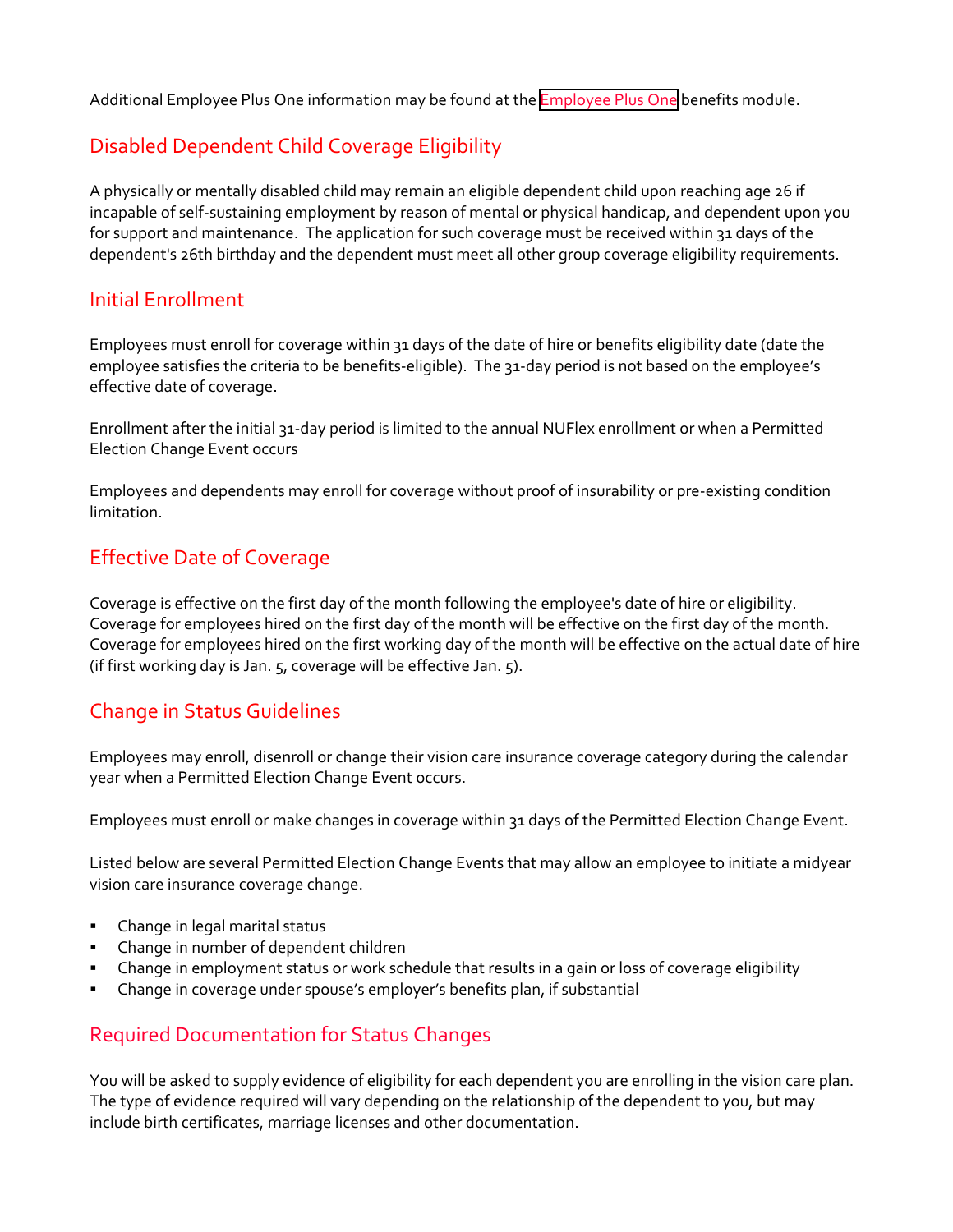# Coverage Effective Date as a Result of a Permitted Election Change Event

Coverage changes due to a Permitted Election Change Event are generally effective on the first day of the month **following** the date of the change. However, changes that occur on the first day of the month will be effective immediately. The employee must provide appropriate documentation to verify the Permitted Election Change Event.

## Birth of a Dependent Child

Coverage changes due to a birth of a child will be effective on the dependent's date of birth. The applicable premium will begin on the first day of the month following the date of birth. The employee must provide appropriate documentation to verify the Permitted Election Change Event.

Vision care coverage for a newborn child will begin at the dependent child's date of birth. **To continue the child's coverage beyond 31 days, the covered employee must contact the Campus Benefits Office within** 31 days of a dependent's date of birth to add the newborn child to his or her vision care insurance policy. The employee must complete and deliver to the Campus Benefits Office a Dependent Information Request Form to add the new dependent child to the vision care insurance policy **even if** he or she is currently enrolled for Employee & Child or Employee & Family coverage. If the newborn child is added, the coverage change and related increase in premiums will be effective the first of the month following the dependent's date of birth. If the employee does not complete and deliver the properly completed Dependent Information Request Form to the Campus Benefits Office within 31 days of the newborn's birth and then wants to cover the child, the child will be considered a late enrollee and benefits will not be provided to the child until the next annual NUFlex enrollment. (No coverage changes are allowed as a result of a Permitted Election Change Event.)

Do not delay completing and submitting this form while the new baby's Social Security Number is pending. Submit the form and then email your dependent's Social Security Number to the Campus Benefits Office as soon as it is issued.

# Adoption or Legal Guardianship

Coverage changes due to a dependent child who is added as a result of adoption or legal guardianship will coincide with the earlier of: 1) the date of placement for adoption, or 2) the date of entry of an order granting legal guardianship or custody of the child. Placement generally means when the adoptive parents have taken legal responsibility for the child. Premiums will begin on the first day of the month following the event. The employee must provide appropriate documentation to verify the Permitted Election Change Event. Coverage for a dependent child's baby may be added to the employee's (grandparents') vision care insurance policy only if employee obtains 1) legal guardianship, or 2) adoption of the newborn child.

#### Marriage

Coverage changes due to marriage will be effective on the first day of the month following the date of marriage. Changes in coverage for a marriage occurring on the first day of the month will be effective immediately. The employee must provide appropriate documentation to verify the Permitted Election Change Event.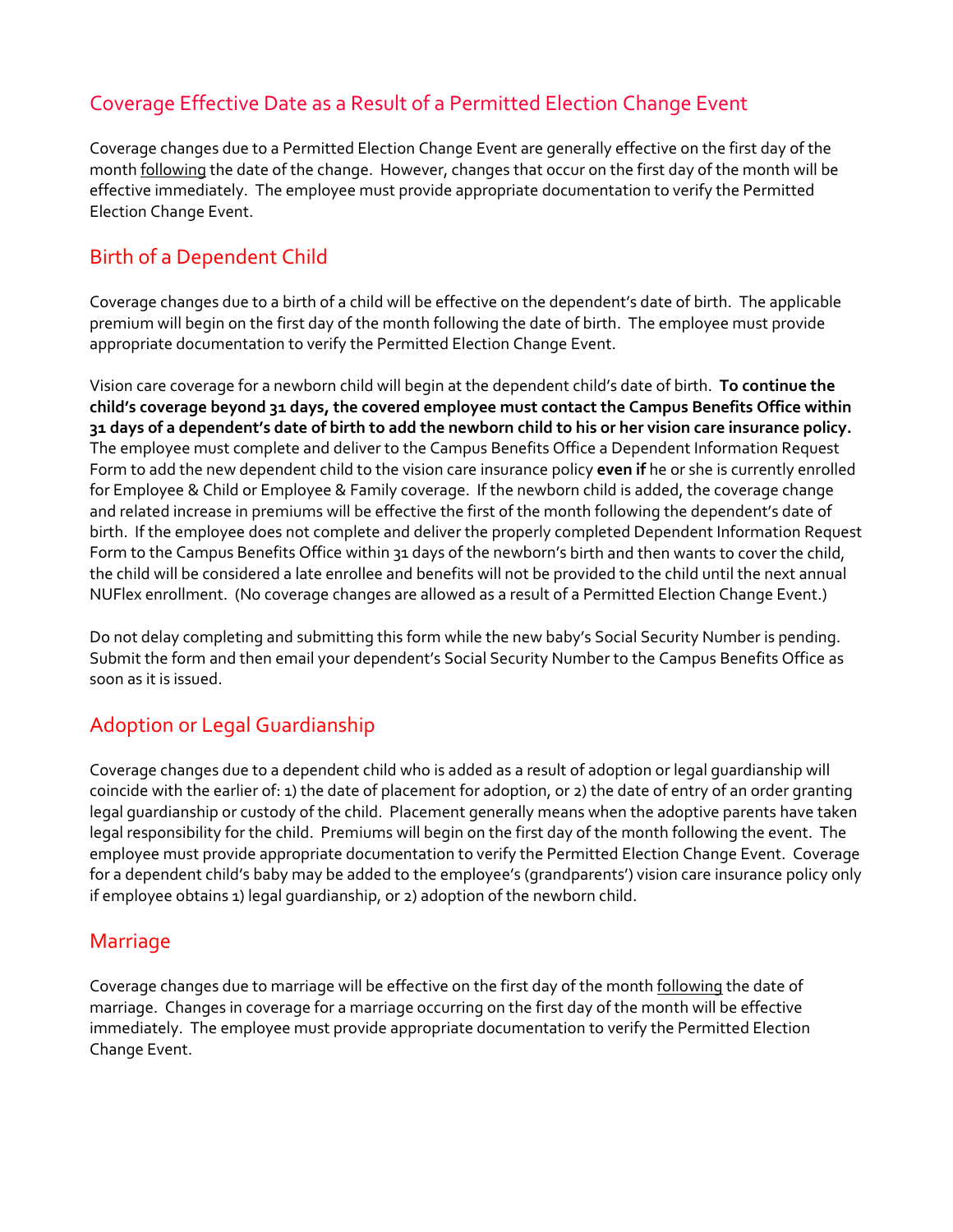## Divorce or Legal Separation

Coverage changes due to a Nebraska divorce will be effective the first day of the month following the date the divorce decree is entered. Coverage changes due to a Nebraska legal separation will be effective the first day of the month following the date of the court order or separation agreement.

Coverage changes due to an Iowa divorce will be effective the first day of the month following the date the divorce decree is final. Coverage changes due to an Iowa legal separation will be effective the first day of the month following the date of the court order or separation agreement.

The employee must provide appropriate documentation to verify the Permitted Election Change Event.

## Termination of Coverage

Coverage terminates on the last day of the month following the date of termination or date the employee is no longer eligible for coverage. If the date of termination or employee's coverage ineligibility is the last day of the month, coverage will terminate immediately.

### Leave of Absence

Employees may continue vision care insurance coverage while on an approved leave of absence for up to two years. The employee should contact the Campus Benefits Office to establish the direct bill premium payment process.

## Active Military Duty Leave of Absence

An employee who commences a leave of absence for active duty in the military may cancel vision care insurance coverage during the leave. Upon return from active duty, the employee may re‐enroll for vision care insurance coverage without proof of insurability. The employee must provide appropriate documentation to support the date military service ended.

## Annual NUFlex Enrollment

Employees may change a vision care plan option or coverage category during the annual NUFlex enrollment. Proof of insurability is not required to enroll during the annual NUFlex enrollment.

## COBRA Continuation of Coverage

COBRA coverage is a continuation of Plan coverage when coverage would otherwise end because of a life event known as a "qualifying event." COBRA continuation coverage is offered to each person who is a "qualified beneficiary." A qualified beneficiary is someone who will lose coverage under the Plans because of a qualifying event. Depending on the type of qualifying event, employees, spouses of employees, and dependent children of employees may be qualified beneficiaries. Under the Plans, qualified beneficiaries who elect COBRA continuation coverage must pay for COBRA continuation coverage.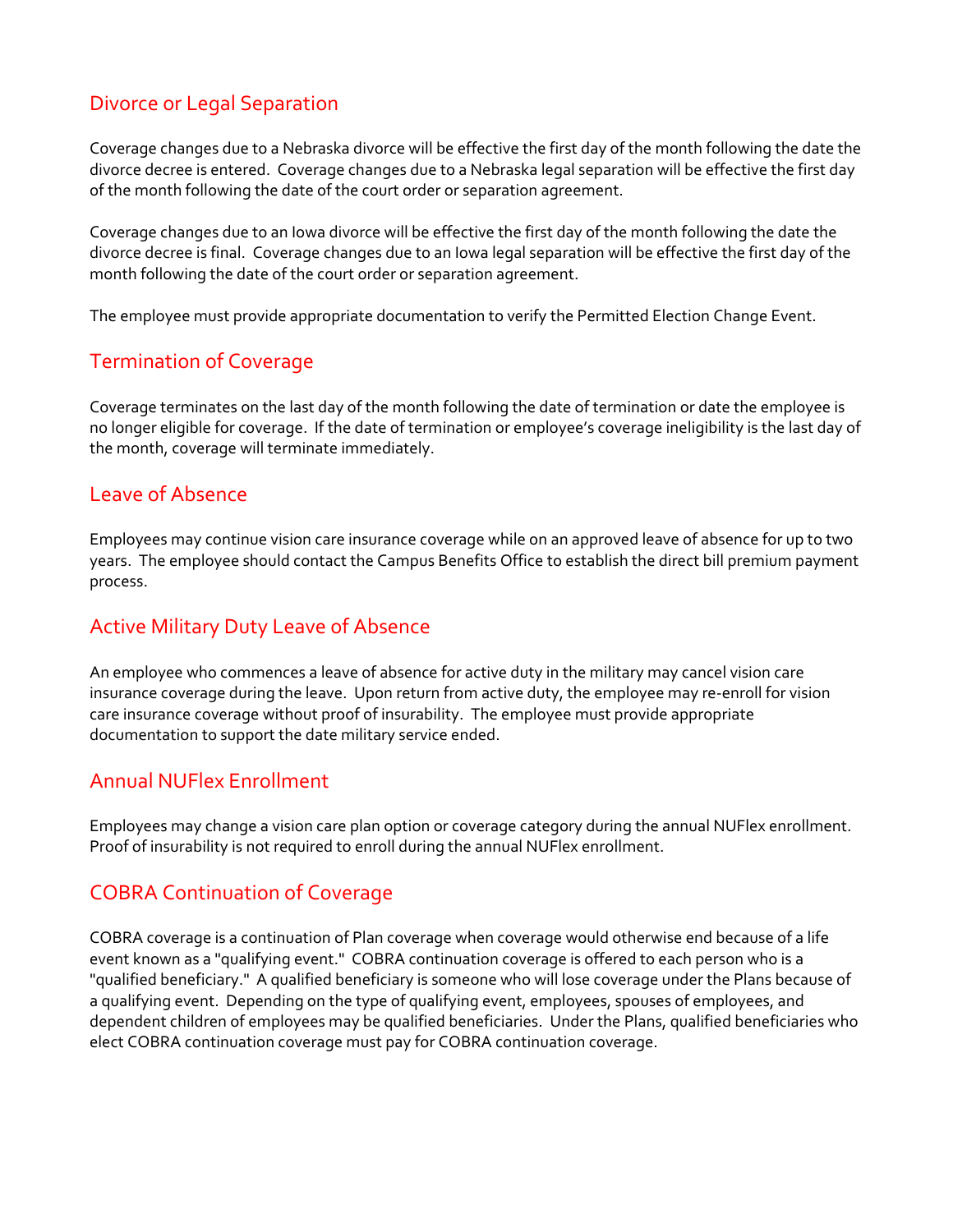If you are an employee, you will become a qualified beneficiary if you lose coverage under the Plans because of either one of the following qualifying events:

- (1) Your hours of employment are reduced; or
- (2) Your employment ends for any reason other than gross misconduct.

If you are the spouse of an employee, you will become a qualified beneficiary if you lose coverage under the Plans because of any of the following qualifying events:

- (1) Your spouse dies;
- (2) Your spouse's hours of employment are reduced;
- (3) Your spouse's employment ends for any reason other than gross misconduct; or
- (4) You become divorced [or legally separated] from your spouse. If an employee cancels coverage for his or her spouse in anticipation of a divorce [or legal separation] and a divorce [or legal separation] later occurs, then the divorce [or legal separation] will be considered a qualifying event even though the ex-spouse lost coverage earlier. If the ex‐spouse notifies the COBRA Plan Administrator within 60 days of the decree of dissolution of marriage date and can establish that the employee canceled the coverage earlier in anticipation of the divorce [or legal separation], then COBRA coverage may be available for the period after the divorce [or legal separation].

Your dependent children will become qualified beneficiaries if they lose coverage under the Plans because of any of the following qualifying events:

- (1) The parent‐employee dies;
- (2) The parent‐employee's hours of employment are reduced;
- (3) The parent‐employee's employment ends for any reason other than gross misconduct;
- (4) The parents become divorced [or legally separated]; or
- (5) The child stops being eligible for coverage under the plan as a "dependent child."

The Plans offer COBRA continuation coverage to qualified beneficiaries only after the COBRA Plan Administrator has received timely notice that a qualifying event has occurred, including the end of employment, reduction of hours of employment, or death of the employee.

#### Additional COBRA [Information](https://nebraska.edu/faculty-and-staff/health-benefits/cobra-benefits-post-employment)

# Survivor Benefits upon the Death of an Employee

The spouse of a deceased employee who was enrolled for vision care coverage at time of death may continue coverage through COBRA.

A dependent child of a deceased employee who was enrolled for vision care coverage at time of death may continue coverage through COBRA if the child has not reached the plan's limiting age.

## EyeMed Vision Care Overview

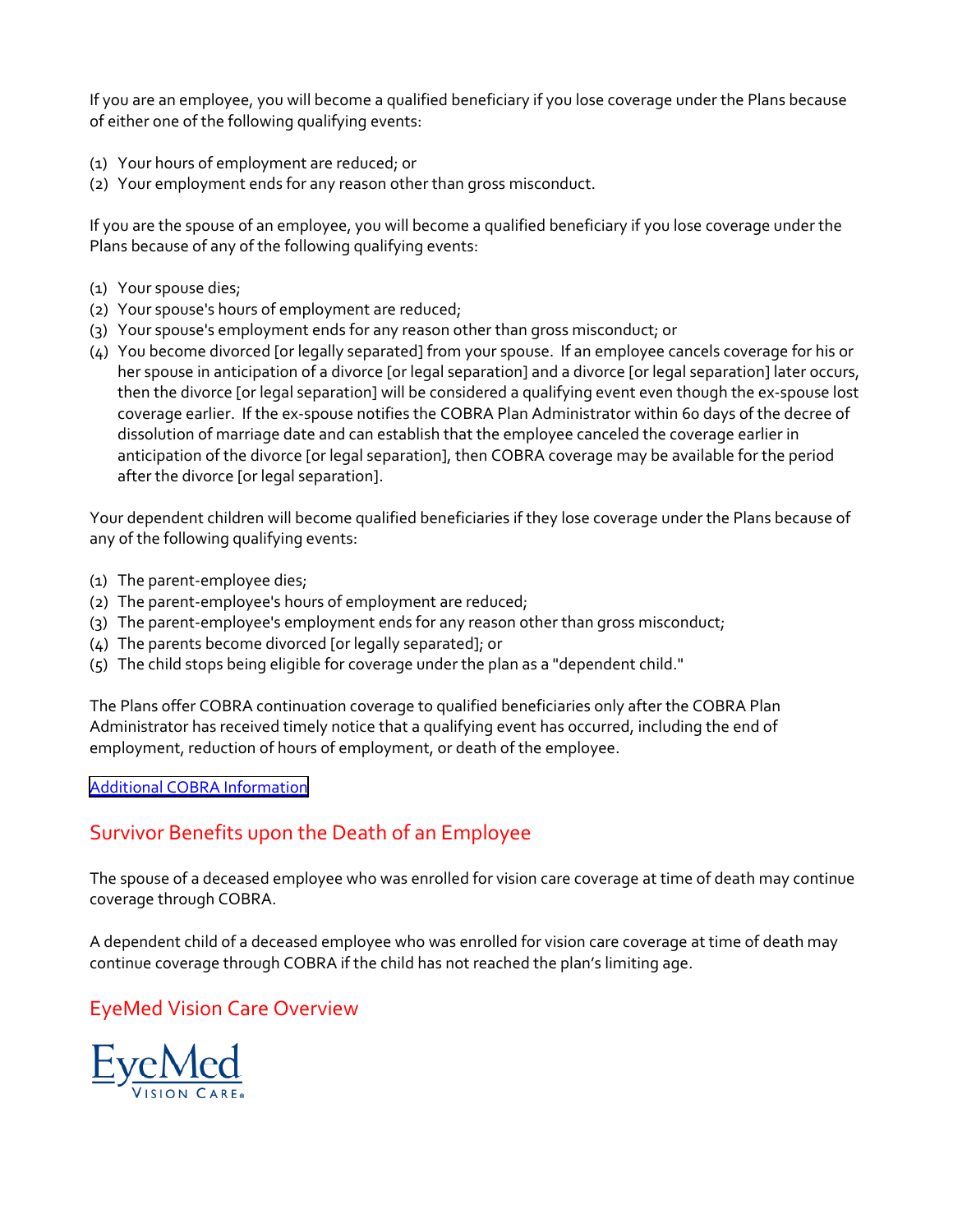More choices, better quality. This is what EyeMed Vision Care is all about. EyeMed has been marketing and administering vision care programs since 1991 and now serves more than 135 million members in the United States. With EyeMed, members receive quality products at a great value, while enjoying attentive and personalized care from a diverse network of eye care professionals.

What makes EyeMed Vision Care different?

- The freedom to choose from a variety of network providers, including private optometrists, ophthalmologists, opticians and the nation's leading optical retailers including LensCrafters, Sears Optical, Target Optical and most Pearle Vision locations.
- Quality, reliable eye care services delivered by a network of providers dedicated to the visual health and welfare of our members.
- Flexibility in accessing vision care services. Many provider locations offer extended evening and weekend hours, no appointment necessary and fast and convenient service, translating into service when members need it most.
- A wide variety of quality, brand‐name and fashion frames manufactured by Luxottica, the world's leading frame manufacturer.

EyeMed Vision Care is committed to your complete satisfaction and is looking forward to meeting your eye care needs.

Visit the **[EyeMed](www.eyemedvisioncare.com) Vision Care** Home Page.

## Group Identification Number

**9705021** 

# Member Identification Number

To protect a member's confidentiality and privacy, EyeMed Vision Care issues insurance identification cards based on the member's nine‐digit University of Nebraska Personnel Number. For example, the first two or three digits will be zeros while the next six or seven digits represent the employee's university Personnel Number (e.g. 000123456 or 001234567). All EyeMed Vision Care correspondence, communications, Explanation of Benefits (EOB), etc. will include this unique identification number.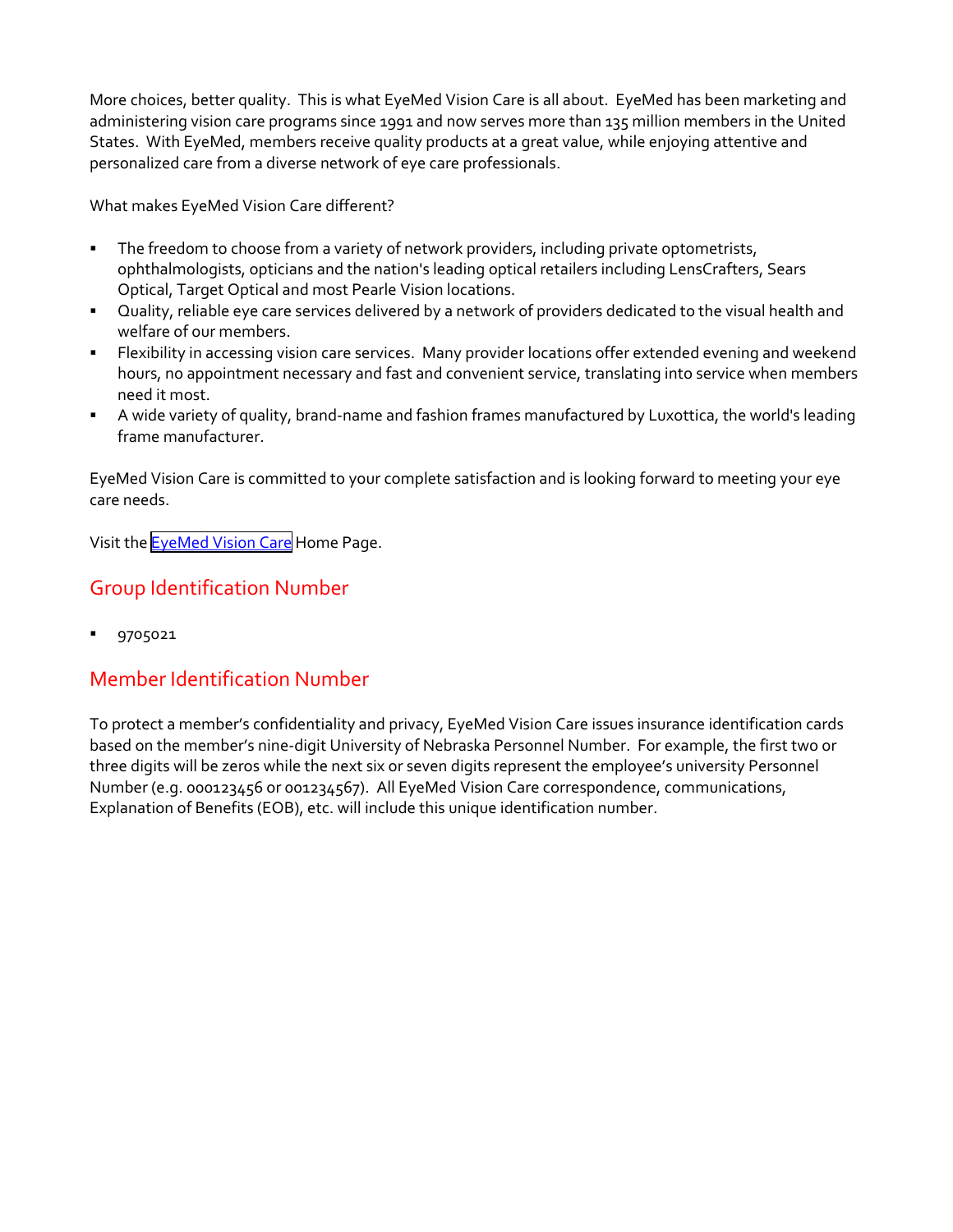# Benefits Summary

EyeMed Vision Care provides comprehensive vision care benefits to help ensure you and your dependents receive quality eye care from a network of professional eye care providers. Participation allows you and your dependents to obtain comprehensive eye examinations, glasses or contact lenses from a network provider at an affordable cost.

|                                  | <b>In-Network</b><br><b>Member</b><br>Cost        | <b>Benefit</b><br><b>Frequency</b> | <b>Out-Of-Network</b><br><b>Reimbursement</b> |
|----------------------------------|---------------------------------------------------|------------------------------------|-----------------------------------------------|
| <b>Examination with dilation</b> | \$10 copay                                        | Annual                             | Up to \$35                                    |
| <b>Frames</b>                    | 80% of retail<br>price over<br>\$150<br>allowance | Annual                             | Up to $$38$                                   |

| \$15<br>\$15<br>\$15<br>\$40<br>\$45<br>20% off retail<br>price                 |                  | <b>NA</b><br><b>NA</b><br><b>NA</b><br><b>NA</b><br><b>NA</b><br><b>NA</b> |  |  |
|---------------------------------------------------------------------------------|------------------|----------------------------------------------------------------------------|--|--|
| Up to \$55<br>90% of retail<br>price                                            | Annual<br>Annual | <b>NA</b><br><b>NA</b>                                                     |  |  |
| <b>Contact Lenses Allowance (materials only)</b><br>Conventional<br>Up to $$96$ |                  |                                                                            |  |  |
|                                                                                 | 85% of balance   | Annual                                                                     |  |  |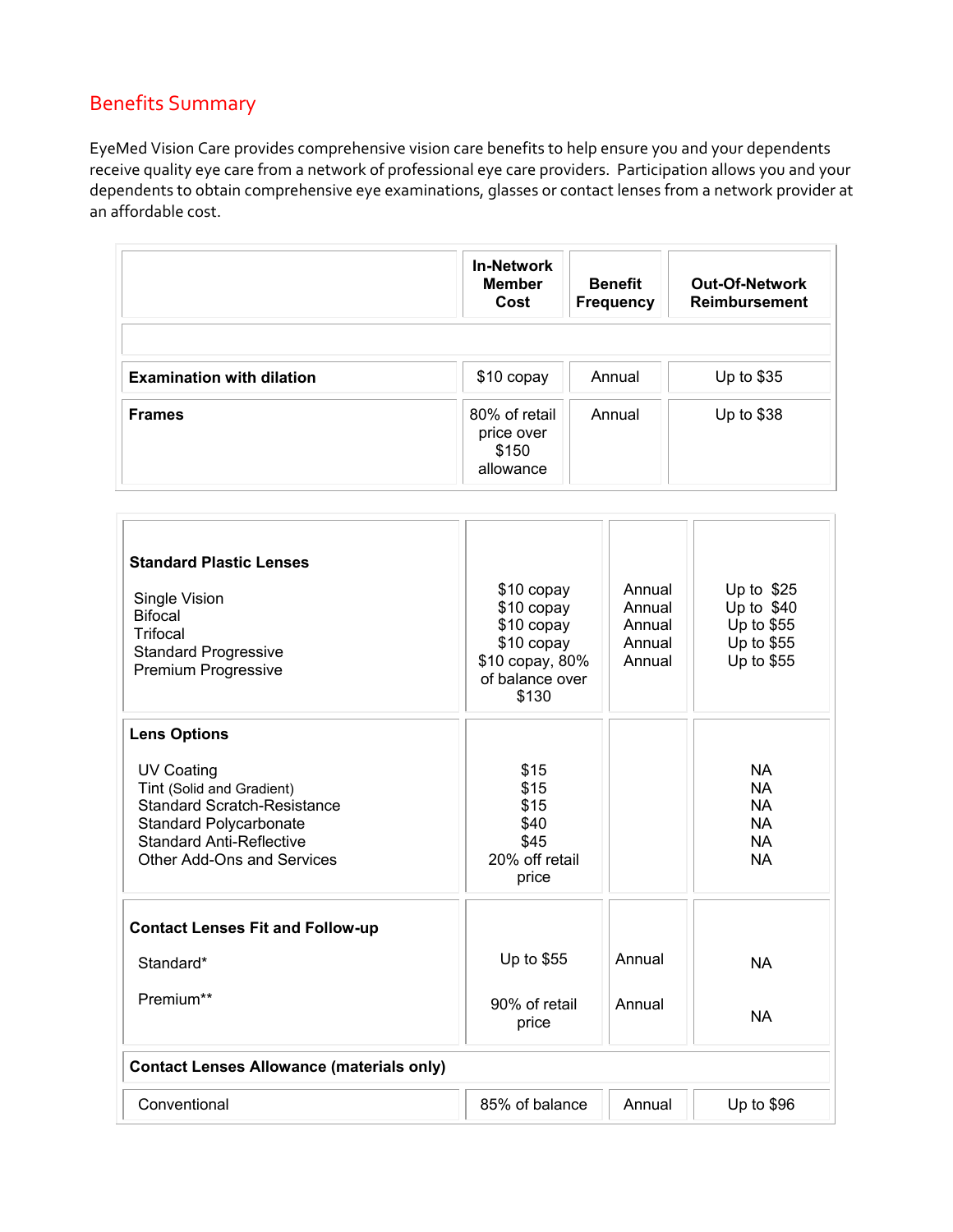|                                      | over \$130<br>allowance                                     |           |             |
|--------------------------------------|-------------------------------------------------------------|-----------|-------------|
| Disposable                           | <b>Balance over</b><br>\$130<br>allowance                   | Annual    | Up to $$96$ |
| <b>Medically Necessary</b>           | \$0                                                         | Annual    | Up to \$200 |
| <b>Laser Surgery</b><br>Lasik or PRK | 15% off retail<br>price or 5% off<br>promotional<br>pricing | Unlimited | <b>NA</b>   |

**\*Standard Contact Lens Fitting –** spherical clear contact lenses in conventional wear and planned replacement. Examples include, but are not limited to, disposable, frequent replacements, etc.

**\*\*Premium Contact Lens Fitting –** All lens designs, materials and specialty fittings other than Standard Contact Lenses. Examples include toric, multifocal, etc.

#### **Additional Discounts:**

- Members will receive a 20 percent discount on items not covered by the Plan at network providers, which may not be combined with any other discounts or promotional offers, and the discount does not apply to EyeMed Provider's professional services or contact lenses. Retail prices may vary by location.
- Discounts do not apply for benefits provided by other group benefit plans. Allowances are one-time use benefits; no remaining balance.
- Lost or broken materials are not covered.
- Members also receive a 40 percent discount off additional complete pair eyeglass purchases and a 15 percent discount off conventional contact lenses once the funded benefit has been used.

After initial purchase, replacement contact lenses may be obtained via the Internet at substantial savings and mailed directly to the member. Details are available at [www.eyemedvisioncare.com.](https://eyemed.com/en-us) The contact lens benefit allowance is not applicable to this service.

#### **Plan Limitations/Exclusions:**

- Orthoptic or vision training, subnormal vision aids, and any associated supplemental testing.
- Aniseikonic lenses.
- Medical and/or surgical treatment of the eye, eyes or supporting structures.
- Corrective eyewear required by an employer as a condition of employment, and safety eyewear unless specifically covered under the Plan.
- Services provided as a result of any worker's compensation law.
- Plano non-prescription lenses and non-prescription sunglasses (except for 20 percent discount).
- Services or materials provided by any other group benefit providing for vision care.
- Two pairs of glasses in lieu of bifocals.

## Explanation of Benefits

The EyeMed Vision Care Explanation of Benefits (EOB) is provided to you in electronic format through the EyeMed Vision Care website. Paper EOBs will no longer be mailed to members. If you prefer a paper EOB,